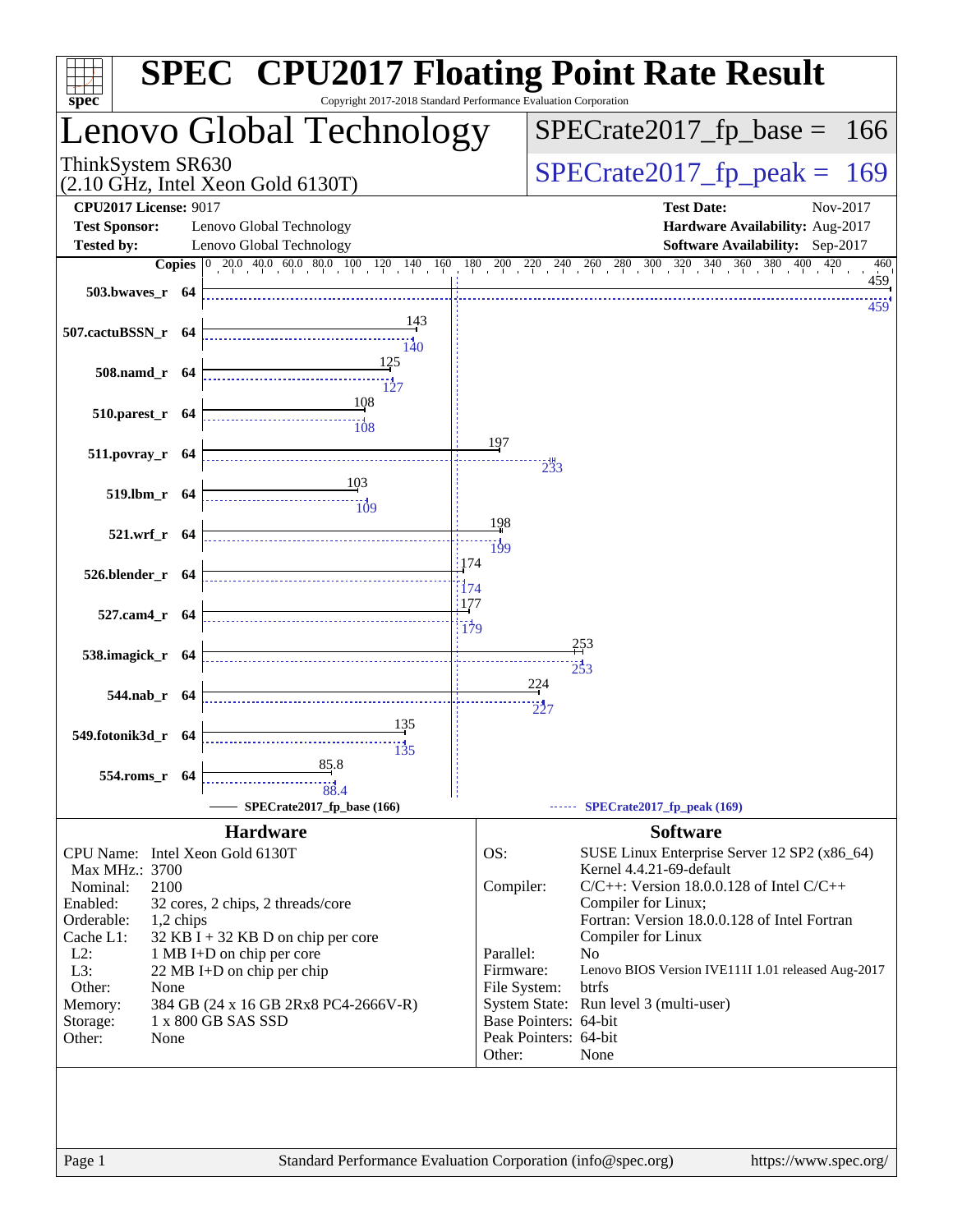

Copyright 2017-2018 Standard Performance Evaluation Corporation

# Lenovo Global Technology

(2.10 GHz, Intel Xeon Gold 6130T)

ThinkSystem SR630<br>(2.10 GHz, Intel Xeon Gold 6130T)  $SPECTate2017$  [p\_peak = 169

 $SPECTate2017_fp\_base = 166$ 

**[Test Sponsor:](http://www.spec.org/auto/cpu2017/Docs/result-fields.html#TestSponsor)** Lenovo Global Technology **[Hardware Availability:](http://www.spec.org/auto/cpu2017/Docs/result-fields.html#HardwareAvailability)** Aug-2017 **[Tested by:](http://www.spec.org/auto/cpu2017/Docs/result-fields.html#Testedby)** Lenovo Global Technology **[Software Availability:](http://www.spec.org/auto/cpu2017/Docs/result-fields.html#SoftwareAvailability)** Sep-2017

**[CPU2017 License:](http://www.spec.org/auto/cpu2017/Docs/result-fields.html#CPU2017License)** 9017 **[Test Date:](http://www.spec.org/auto/cpu2017/Docs/result-fields.html#TestDate)** Nov-2017

#### **[Results Table](http://www.spec.org/auto/cpu2017/Docs/result-fields.html#ResultsTable)**

|                          |               |                |       | <b>Base</b>    |              |                |       |               |                |              | <b>Peak</b>    |              |                |              |
|--------------------------|---------------|----------------|-------|----------------|--------------|----------------|-------|---------------|----------------|--------------|----------------|--------------|----------------|--------------|
| <b>Benchmark</b>         | <b>Copies</b> | <b>Seconds</b> | Ratio | <b>Seconds</b> | <b>Ratio</b> | <b>Seconds</b> | Ratio | <b>Copies</b> | <b>Seconds</b> | <b>Ratio</b> | <b>Seconds</b> | <b>Ratio</b> | <b>Seconds</b> | <b>Ratio</b> |
| 503.bwaves_r             | 64            | 1401           | 458   | 1399           | 459          | 1399           | 459   | 64            | 1399           | 459          | <u>1399</u>    | 459          | 1400           | 458          |
| 507.cactuBSSN r          | 64            | 568            | 143   | 568            | 143          | 569            | 142   | 64            | 579            | 140          | 577            | 140          | 577            | <b>140</b>   |
| $508$ .namd $r$          | 64            | 485            | 125   | 488            | 125          | 487            | 125   | 64            | 481            | 126          | 479            | 127          | 479            | <u>127</u>   |
| 510.parest_r             | 64            | 1557           | 108   | 1556           | 108          | 1550           | 108   | 64            | 1552           | 108          | 1555           | 108          | 1553           | <b>108</b>   |
| 511.povray_r             | 64            | 758            | 197   | 757            | 197          | 755            | 198   | 64            | 641            | 233          | 637            | 235          | 646            | 231          |
| 519.lbm r                | 64            | 655            | 103   | 654            | 103          | 654            | 103   | 64            | 618            | <u>109</u>   | 615            | 110          | 619            | 109          |
| $521$ .wrf r             | 64            | 724            | 198   | 719            | 199          | 722            | 198   | 64            | 722            | <u>199</u>   | 721            | 199          | 723            | 198          |
| 526.blender r            | 64            | 561            | 174   | 563            | 173          | 561            | 174   | 64            | 558            | 175          | 560            | 174          | 559            | <b>174</b>   |
| 527.cam4 r               | 64            | 631            | 178   | 632            | 177          | 633            | 177   | 64            | 624            | 180          | 624            | 179          | 624            | 179          |
| 538.imagick_r            | 64            | 642            | 248   | 628            | 253          | 628            | 254   | 64            | 629            | 253          | 630            | 253          | 629            | 253          |
| $544$ .nab r             | 64            | 481            | 224   | 481            | 224          | 481            | 224   | 64            | 474            | 227          | 474            | 227          | 476            | 226          |
| 549.fotonik3d r          | 64            | 1854           | 135   | 1850           | 135          | 1852           | 135   | 64            | 1852           | 135          | 1850           | 135          | 1851           | 135          |
| $554$ .roms $r$          | 64            | 1186           | 85.8  | 1187           | 85.7         | 1186           | 85.8  | 64            | 1157           | 87.9         | 1151           | 88.4         | 1151           | 88.4         |
| $SPECrate2017$ fp base = |               |                | 166   |                |              |                |       |               |                |              |                |              |                |              |

**[SPECrate2017\\_fp\\_peak =](http://www.spec.org/auto/cpu2017/Docs/result-fields.html#SPECrate2017fppeak) 169**

Results appear in the [order in which they were run.](http://www.spec.org/auto/cpu2017/Docs/result-fields.html#RunOrder) Bold underlined text [indicates a median measurement.](http://www.spec.org/auto/cpu2017/Docs/result-fields.html#Median)

#### **[Submit Notes](http://www.spec.org/auto/cpu2017/Docs/result-fields.html#SubmitNotes)**

 The numactl mechanism was used to bind copies to processors. The config file option 'submit' was used to generate numactl commands to bind each copy to a specific processor. For details, please see the config file.

#### **[Operating System Notes](http://www.spec.org/auto/cpu2017/Docs/result-fields.html#OperatingSystemNotes)**

Stack size set to unlimited using "ulimit -s unlimited"

#### **[General Notes](http://www.spec.org/auto/cpu2017/Docs/result-fields.html#GeneralNotes)**

Environment variables set by runcpu before the start of the run: LD\_LIBRARY\_PATH = "/home/cpu2017.1.0.2.ic18.0/lib/ia32:/home/cpu2017.1.0.2.ic18.0/lib/intel64" LD\_LIBRARY\_PATH = "\$LD\_LIBRARY\_PATH:/home/cpu2017.1.0.2.ic18.0/je5.0.1-32:/home/cpu2017.1.0.2.ic18.0/je5.0.1-64" Binaries compiled on a system with 1x Intel Core i7-4790 CPU + 32GB RAM memory using Redhat Enterprise Linux 7.4 Transparent Huge Pages enabled by default Prior to runcpu invocation Filesystem page cache synced and cleared with: sync; echo 3> /proc/sys/vm/drop\_caches runcpu command invoked through numactl i.e.: numactl --interleave=all runcpu <etc>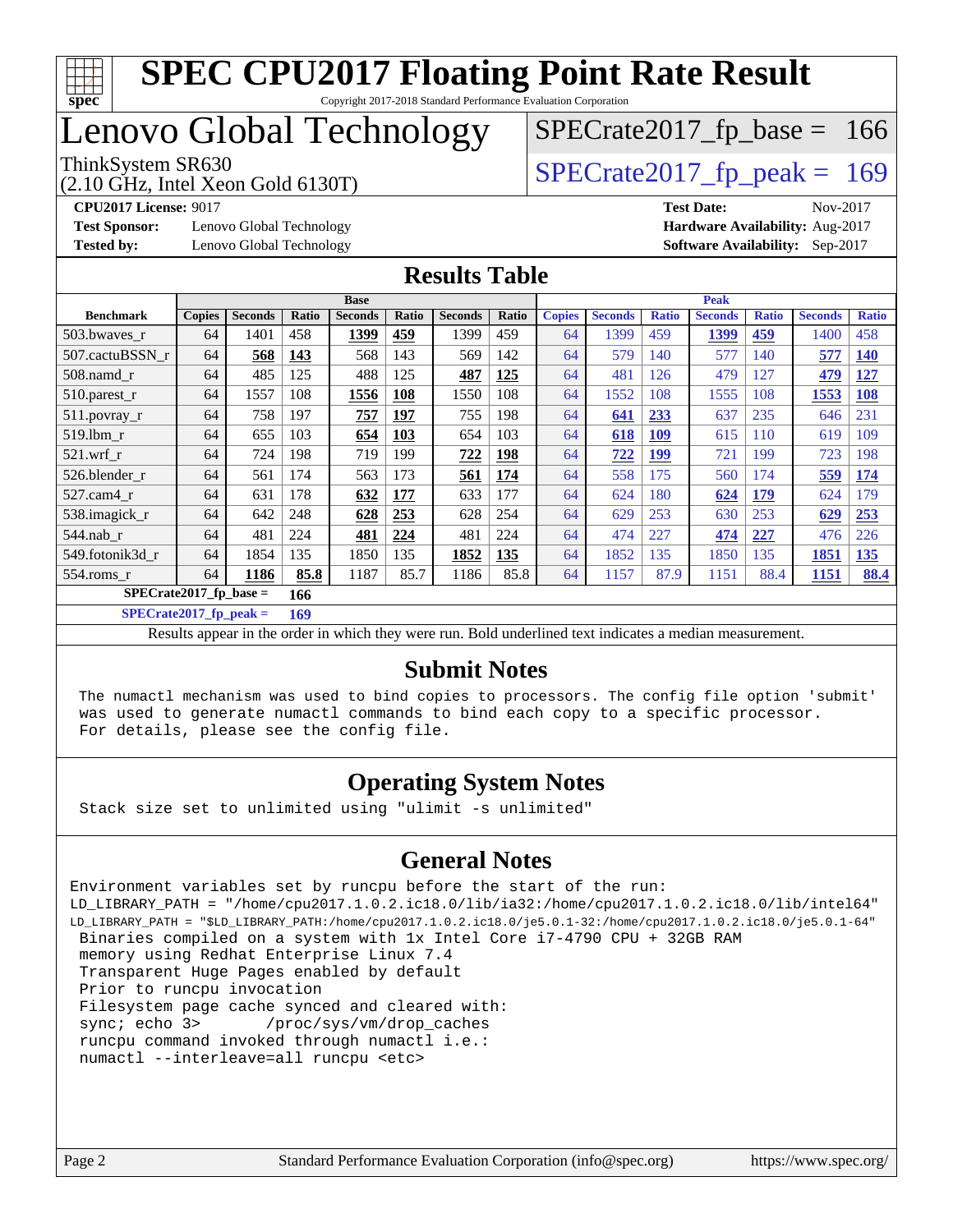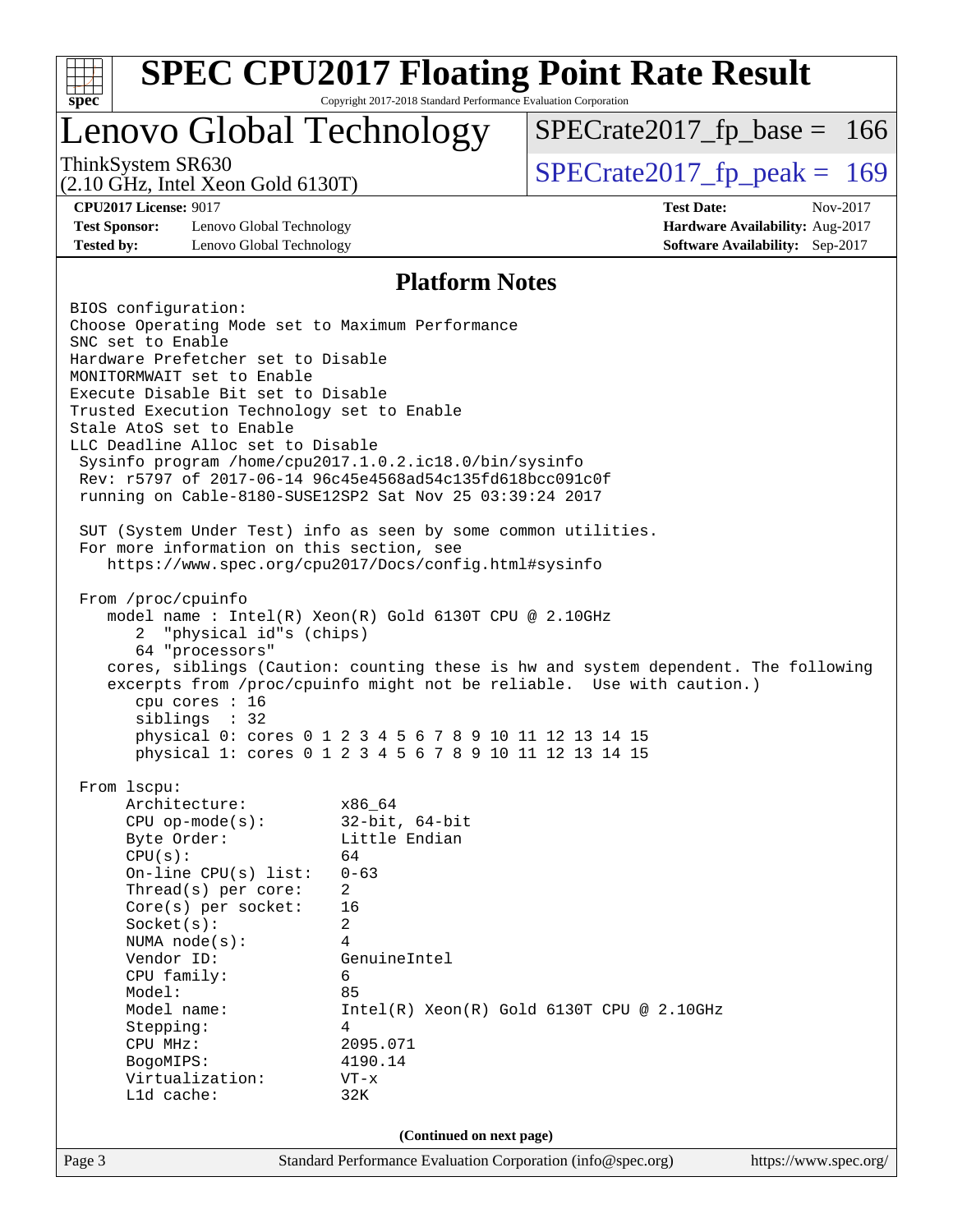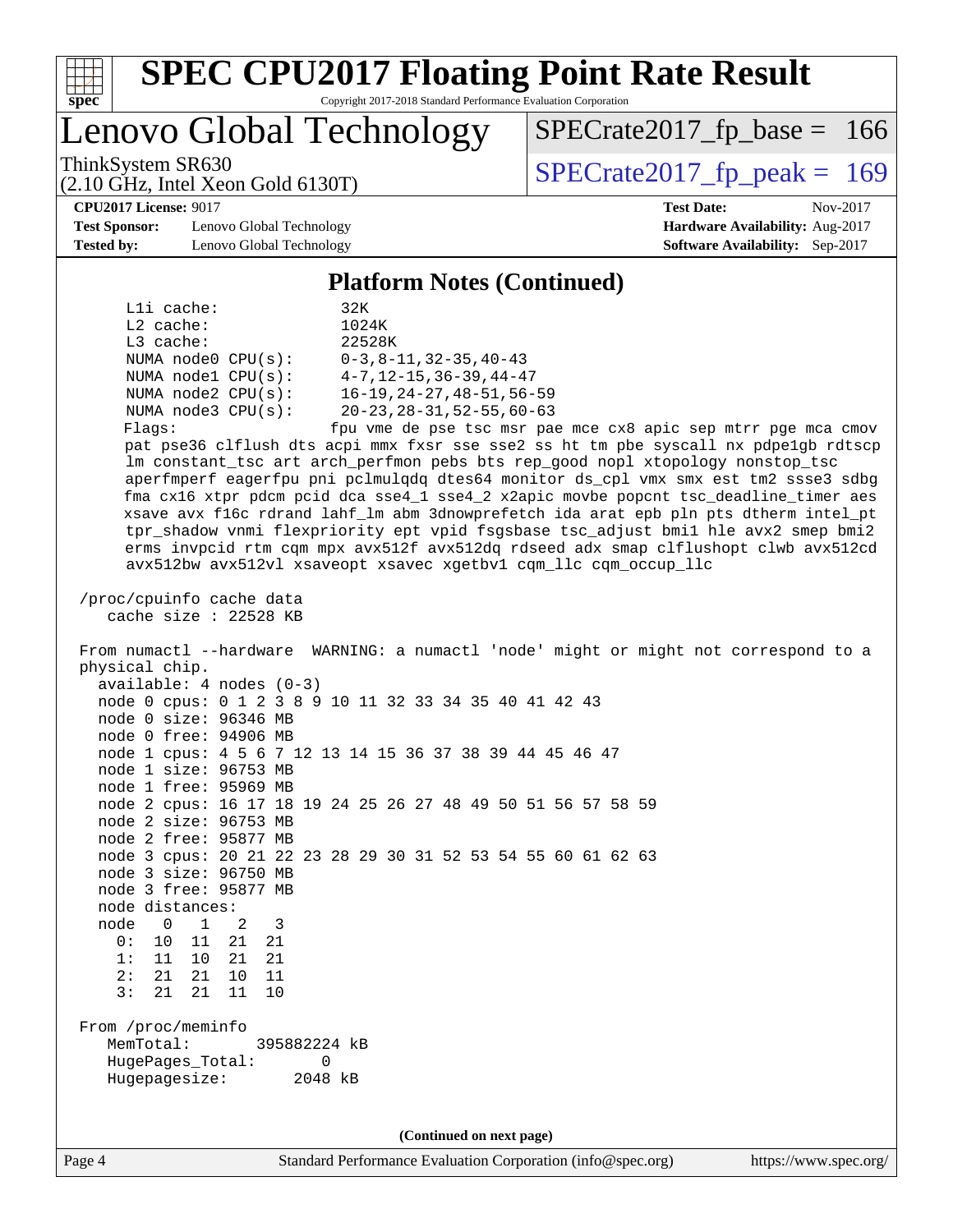| S. | De | ι. |  |
|----|----|----|--|

Copyright 2017-2018 Standard Performance Evaluation Corporation

## Lenovo Global Technology

ThinkSystem SR630<br>  $(2.10 \text{ GHz})$  Intel Xeon Gold 6130T)

[SPECrate2017\\_fp\\_base =](http://www.spec.org/auto/cpu2017/Docs/result-fields.html#SPECrate2017fpbase) 166

## (2.10 GHz, Intel Xeon Gold 6130T)

**[Test Sponsor:](http://www.spec.org/auto/cpu2017/Docs/result-fields.html#TestSponsor)** Lenovo Global Technology **[Hardware Availability:](http://www.spec.org/auto/cpu2017/Docs/result-fields.html#HardwareAvailability)** Aug-2017 **[Tested by:](http://www.spec.org/auto/cpu2017/Docs/result-fields.html#Testedby)** Lenovo Global Technology **[Software Availability:](http://www.spec.org/auto/cpu2017/Docs/result-fields.html#SoftwareAvailability)** Sep-2017

**[CPU2017 License:](http://www.spec.org/auto/cpu2017/Docs/result-fields.html#CPU2017License)** 9017 **[Test Date:](http://www.spec.org/auto/cpu2017/Docs/result-fields.html#TestDate)** Nov-2017

#### **[Platform Notes \(Continued\)](http://www.spec.org/auto/cpu2017/Docs/result-fields.html#PlatformNotes)**

| SUSE Linux Enterprise Server 12 (x86_64)<br>$VERSION = 12$<br>$PATCHLEVEL = 2$<br># This file is deprecated and will be removed in a future service pack or release.<br># Please check /etc/os-release for details about this release.<br>os-release:<br>NAME="SLES"<br>VERSION="12-SP2"<br>VERSION_ID="12.2"<br>PRETTY_NAME="SUSE Linux Enterprise Server 12 SP2"<br>ID="sles"<br>$ANSI$ _COLOR="0;32"<br>CPE_NAME="cpe:/o:suse:sles:12:sp2"<br>uname $-a$ :<br>Linux Cable-8180-SUSE12SP2 4.4.21-69-default #1 SMP Tue Oct 25 10:58:20 UTC 2016<br>(9464f67) x86_64 x86_64 x86_64 GNU/Linux<br>run-level 3 Nov 24 11:31<br>SPEC is set to: /home/cpu2017.1.0.2.ic18.0<br>Filesystem<br>Type Size Used Avail Use% Mounted on<br>/dev/sdb3<br>btrfs 743G 109G 634G 15% / home<br>Additional information from dmidecode follows. WARNING: Use caution when you interpret<br>this section. The 'dmidecode' program reads system data which is "intended to allow<br>hardware to be accurately determined", but the intent may not be met, as there are<br>frequent changes to hardware, firmware, and the "DMTF SMBIOS" standard.<br>BIOS Lenovo -[IVE111I-1.01]- 08/11/2017<br>Memory:<br>24x Samsung M393A2K43BB1-CTD 16 GB 2 rank 2666<br>(End of data from sysinfo program)<br><b>Compiler Version Notes</b><br>-----------------------<br>519.1bm_r(base) 538.imagick_r(base, peak) 544.nab_r(base)<br>CC | From /etc/*release* /etc/*version*<br>SuSE-release:                                          |  |
|--------------------------------------------------------------------------------------------------------------------------------------------------------------------------------------------------------------------------------------------------------------------------------------------------------------------------------------------------------------------------------------------------------------------------------------------------------------------------------------------------------------------------------------------------------------------------------------------------------------------------------------------------------------------------------------------------------------------------------------------------------------------------------------------------------------------------------------------------------------------------------------------------------------------------------------------------------------------------------------------------------------------------------------------------------------------------------------------------------------------------------------------------------------------------------------------------------------------------------------------------------------------------------------------------------------------------------------------------------------------------------------------------------------|----------------------------------------------------------------------------------------------|--|
|                                                                                                                                                                                                                                                                                                                                                                                                                                                                                                                                                                                                                                                                                                                                                                                                                                                                                                                                                                                                                                                                                                                                                                                                                                                                                                                                                                                                              |                                                                                              |  |
|                                                                                                                                                                                                                                                                                                                                                                                                                                                                                                                                                                                                                                                                                                                                                                                                                                                                                                                                                                                                                                                                                                                                                                                                                                                                                                                                                                                                              |                                                                                              |  |
|                                                                                                                                                                                                                                                                                                                                                                                                                                                                                                                                                                                                                                                                                                                                                                                                                                                                                                                                                                                                                                                                                                                                                                                                                                                                                                                                                                                                              |                                                                                              |  |
|                                                                                                                                                                                                                                                                                                                                                                                                                                                                                                                                                                                                                                                                                                                                                                                                                                                                                                                                                                                                                                                                                                                                                                                                                                                                                                                                                                                                              |                                                                                              |  |
|                                                                                                                                                                                                                                                                                                                                                                                                                                                                                                                                                                                                                                                                                                                                                                                                                                                                                                                                                                                                                                                                                                                                                                                                                                                                                                                                                                                                              |                                                                                              |  |
|                                                                                                                                                                                                                                                                                                                                                                                                                                                                                                                                                                                                                                                                                                                                                                                                                                                                                                                                                                                                                                                                                                                                                                                                                                                                                                                                                                                                              |                                                                                              |  |
|                                                                                                                                                                                                                                                                                                                                                                                                                                                                                                                                                                                                                                                                                                                                                                                                                                                                                                                                                                                                                                                                                                                                                                                                                                                                                                                                                                                                              |                                                                                              |  |
|                                                                                                                                                                                                                                                                                                                                                                                                                                                                                                                                                                                                                                                                                                                                                                                                                                                                                                                                                                                                                                                                                                                                                                                                                                                                                                                                                                                                              |                                                                                              |  |
|                                                                                                                                                                                                                                                                                                                                                                                                                                                                                                                                                                                                                                                                                                                                                                                                                                                                                                                                                                                                                                                                                                                                                                                                                                                                                                                                                                                                              |                                                                                              |  |
|                                                                                                                                                                                                                                                                                                                                                                                                                                                                                                                                                                                                                                                                                                                                                                                                                                                                                                                                                                                                                                                                                                                                                                                                                                                                                                                                                                                                              |                                                                                              |  |
|                                                                                                                                                                                                                                                                                                                                                                                                                                                                                                                                                                                                                                                                                                                                                                                                                                                                                                                                                                                                                                                                                                                                                                                                                                                                                                                                                                                                              |                                                                                              |  |
|                                                                                                                                                                                                                                                                                                                                                                                                                                                                                                                                                                                                                                                                                                                                                                                                                                                                                                                                                                                                                                                                                                                                                                                                                                                                                                                                                                                                              |                                                                                              |  |
|                                                                                                                                                                                                                                                                                                                                                                                                                                                                                                                                                                                                                                                                                                                                                                                                                                                                                                                                                                                                                                                                                                                                                                                                                                                                                                                                                                                                              |                                                                                              |  |
|                                                                                                                                                                                                                                                                                                                                                                                                                                                                                                                                                                                                                                                                                                                                                                                                                                                                                                                                                                                                                                                                                                                                                                                                                                                                                                                                                                                                              |                                                                                              |  |
|                                                                                                                                                                                                                                                                                                                                                                                                                                                                                                                                                                                                                                                                                                                                                                                                                                                                                                                                                                                                                                                                                                                                                                                                                                                                                                                                                                                                              |                                                                                              |  |
|                                                                                                                                                                                                                                                                                                                                                                                                                                                                                                                                                                                                                                                                                                                                                                                                                                                                                                                                                                                                                                                                                                                                                                                                                                                                                                                                                                                                              | icc (ICC) 18.0.0 20170811<br>Copyright (C) 1985-2017 Intel Corporation. All rights reserved. |  |
|                                                                                                                                                                                                                                                                                                                                                                                                                                                                                                                                                                                                                                                                                                                                                                                                                                                                                                                                                                                                                                                                                                                                                                                                                                                                                                                                                                                                              |                                                                                              |  |
| (Continued on next page)                                                                                                                                                                                                                                                                                                                                                                                                                                                                                                                                                                                                                                                                                                                                                                                                                                                                                                                                                                                                                                                                                                                                                                                                                                                                                                                                                                                     |                                                                                              |  |
| Standard Performance Evaluation Corporation (info@spec.org)<br>https://www.spec.org/                                                                                                                                                                                                                                                                                                                                                                                                                                                                                                                                                                                                                                                                                                                                                                                                                                                                                                                                                                                                                                                                                                                                                                                                                                                                                                                         | Page 5                                                                                       |  |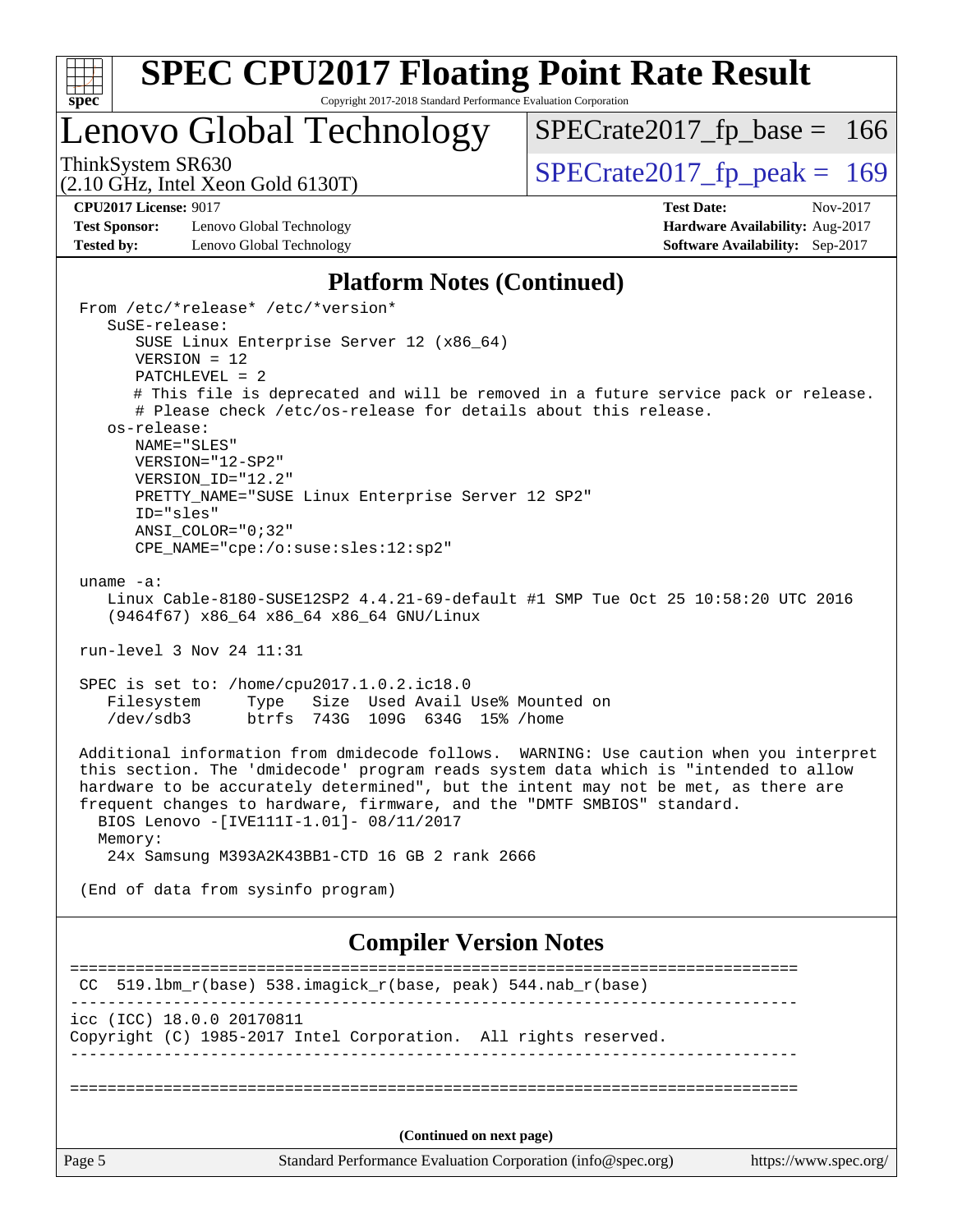| S | рe |  |
|---|----|--|

Copyright 2017-2018 Standard Performance Evaluation Corporation

Lenovo Global Technology

ThinkSystem SR630<br>  $(2.10 \text{ GHz})$  Intel Xeon Gold 6130T)

[SPECrate2017\\_fp\\_base =](http://www.spec.org/auto/cpu2017/Docs/result-fields.html#SPECrate2017fpbase) 166

(2.10 GHz, Intel Xeon Gold 6130T)

**[CPU2017 License:](http://www.spec.org/auto/cpu2017/Docs/result-fields.html#CPU2017License)** 9017 **[Test Date:](http://www.spec.org/auto/cpu2017/Docs/result-fields.html#TestDate)** Nov-2017 **[Test Sponsor:](http://www.spec.org/auto/cpu2017/Docs/result-fields.html#TestSponsor)** Lenovo Global Technology **[Hardware Availability:](http://www.spec.org/auto/cpu2017/Docs/result-fields.html#HardwareAvailability)** Aug-2017 **[Tested by:](http://www.spec.org/auto/cpu2017/Docs/result-fields.html#Testedby)** Lenovo Global Technology **[Software Availability:](http://www.spec.org/auto/cpu2017/Docs/result-fields.html#SoftwareAvailability)** Sep-2017

#### **[Compiler Version Notes \(Continued\)](http://www.spec.org/auto/cpu2017/Docs/result-fields.html#CompilerVersionNotes)**

| $519.1bm_r(peak) 544.nab_r(peak)$<br>CC.                                                                                                                                                      |
|-----------------------------------------------------------------------------------------------------------------------------------------------------------------------------------------------|
| icc (ICC) 18.0.0 20170811<br>Copyright (C) 1985-2017 Intel Corporation. All rights reserved.                                                                                                  |
| CXXC 508.namd_r(base) 510.parest_r(base)                                                                                                                                                      |
| icpc (ICC) 18.0.0 20170811<br>Copyright (C) 1985-2017 Intel Corporation. All rights reserved.                                                                                                 |
| CXXC 508.namd_r(peak) 510.parest_r(peak)                                                                                                                                                      |
| icpc (ICC) 18.0.0 20170811<br>Copyright (C) 1985-2017 Intel Corporation. All rights reserved.                                                                                                 |
| 511.povray_r(base) 526.blender_r(base)<br>CC.                                                                                                                                                 |
| icpc (ICC) 18.0.0 20170811<br>Copyright (C) 1985-2017 Intel Corporation. All rights reserved.<br>icc (ICC) 18.0.0 20170811                                                                    |
| Copyright (C) 1985-2017 Intel Corporation. All rights reserved.                                                                                                                               |
| 511.povray_r(peak) 526.blender_r(peak)<br>CC.                                                                                                                                                 |
| icpc (ICC) 18.0.0 20170811<br>Copyright (C) 1985-2017 Intel Corporation. All rights reserved.<br>icc (ICC) 18.0.0 20170811<br>Copyright (C) 1985-2017 Intel Corporation. All rights reserved. |
|                                                                                                                                                                                               |
| 507.cactuBSSN r(base)<br>FC.                                                                                                                                                                  |
| icpc (ICC) 18.0.0 20170811<br>Copyright (C) 1985-2017 Intel Corporation.<br>All rights reserved.<br>icc (ICC) 18.0.0 20170811                                                                 |
| Copyright (C) 1985-2017 Intel Corporation.<br>All rights reserved.<br>ifort (IFORT) 18.0.0 20170811<br>Copyright (C) 1985-2017 Intel Corporation.<br>All rights reserved.                     |
| (Continued on next page)                                                                                                                                                                      |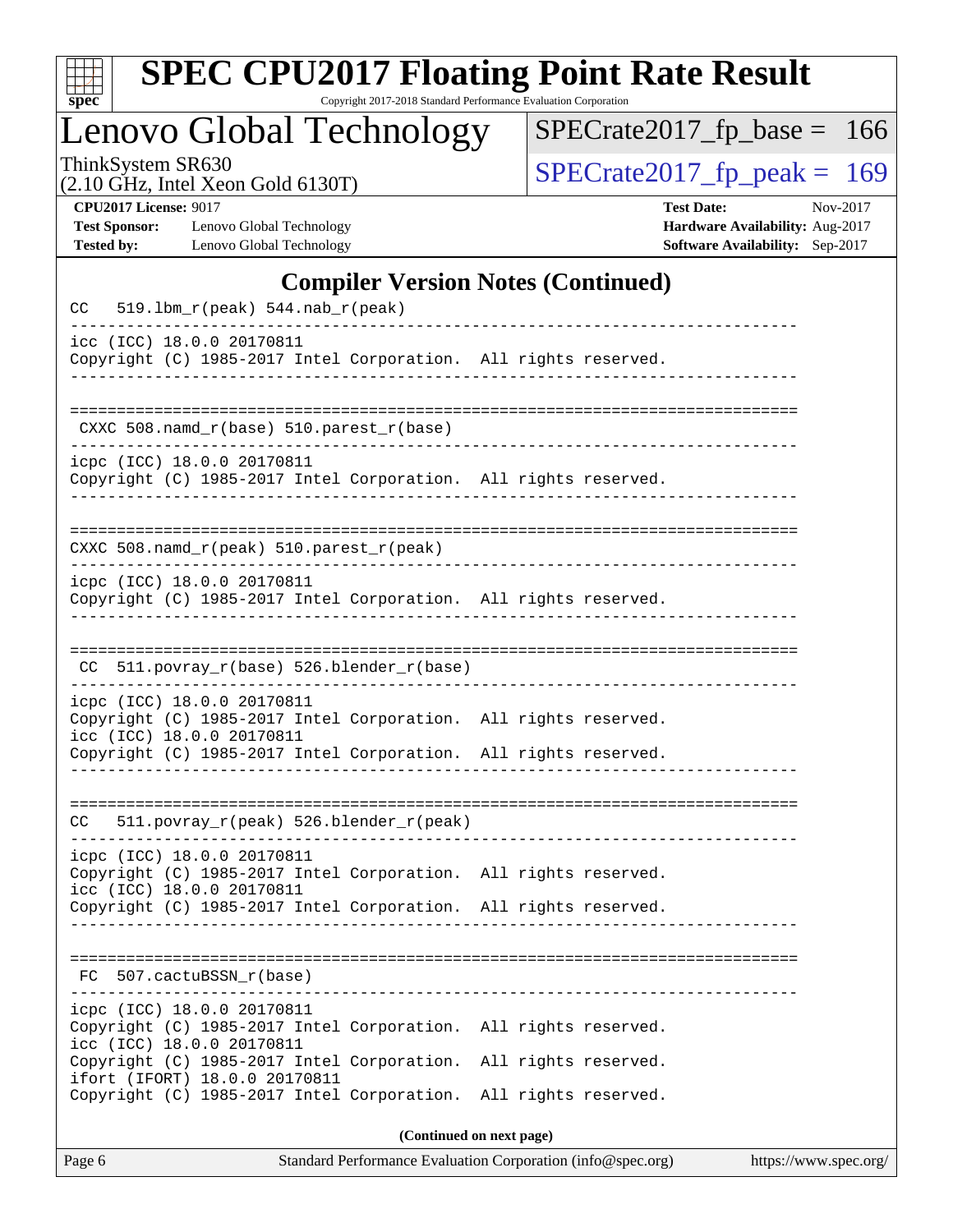| spec <sup>®</sup> |          |
|-------------------|----------|
| −.                | nov<br>V |

Copyright 2017-2018 Standard Performance Evaluation Corporation

**Global Technology** 

ThinkSystem SR630<br>  $(2.10 \text{ GHz})$  Intel Xeon Gold 6130T)

[SPECrate2017\\_fp\\_base =](http://www.spec.org/auto/cpu2017/Docs/result-fields.html#SPECrate2017fpbase) 166

(2.10 GHz, Intel Xeon Gold 6130T)

**[Test Sponsor:](http://www.spec.org/auto/cpu2017/Docs/result-fields.html#TestSponsor)** Lenovo Global Technology **[Hardware Availability:](http://www.spec.org/auto/cpu2017/Docs/result-fields.html#HardwareAvailability)** Aug-2017 **[Tested by:](http://www.spec.org/auto/cpu2017/Docs/result-fields.html#Testedby)** Lenovo Global Technology **[Software Availability:](http://www.spec.org/auto/cpu2017/Docs/result-fields.html#SoftwareAvailability)** Sep-2017

**[CPU2017 License:](http://www.spec.org/auto/cpu2017/Docs/result-fields.html#CPU2017License)** 9017 **[Test Date:](http://www.spec.org/auto/cpu2017/Docs/result-fields.html#TestDate)** Nov-2017

#### **[Compiler Version Notes \(Continued\)](http://www.spec.org/auto/cpu2017/Docs/result-fields.html#CompilerVersionNotes)**

| 507.cactuBSSN r(peak)<br>FC.                                                                                                  |                                                                       |
|-------------------------------------------------------------------------------------------------------------------------------|-----------------------------------------------------------------------|
| icpc (ICC) 18.0.0 20170811<br>Copyright (C) 1985-2017 Intel Corporation. All rights reserved.                                 |                                                                       |
| icc (ICC) 18.0.0 20170811<br>Copyright (C) 1985-2017 Intel Corporation. All rights reserved.<br>ifort (IFORT) 18.0.0 20170811 |                                                                       |
| Copyright (C) 1985-2017 Intel Corporation. All rights reserved.                                                               |                                                                       |
| FC.                                                                                                                           | 503.bwaves_r(base, peak) 549.fotonik3d_r(base, peak) 554.roms_r(base) |
| ifort (IFORT) 18.0.0 20170811<br>Copyright (C) 1985-2017 Intel Corporation. All rights reserved.                              |                                                                       |
| FC.<br>$554.rows_r(peak)$                                                                                                     |                                                                       |
| ifort (IFORT) 18.0.0 20170811<br>Copyright (C) 1985-2017 Intel Corporation. All rights reserved.                              |                                                                       |
| $521.wrf_r(base) 527.cam4_r(base)$<br>CC.                                                                                     |                                                                       |
| ifort (IFORT) 18.0.0 20170811<br>Copyright (C) 1985-2017 Intel Corporation. All rights reserved.<br>icc (ICC) 18.0.0 20170811 |                                                                       |
| Copyright (C) 1985-2017 Intel Corporation. All rights reserved.                                                               |                                                                       |
| 521.wrf_r(peak) 527.cam4_r(peak)<br>CC.                                                                                       |                                                                       |
| ifort (IFORT) 18.0.0 20170811<br>Copyright (C) 1985-2017 Intel Corporation. All rights reserved.<br>icc (ICC) 18.0.0 20170811 |                                                                       |
| Copyright (C) 1985-2017 Intel Corporation. All rights reserved.                                                               |                                                                       |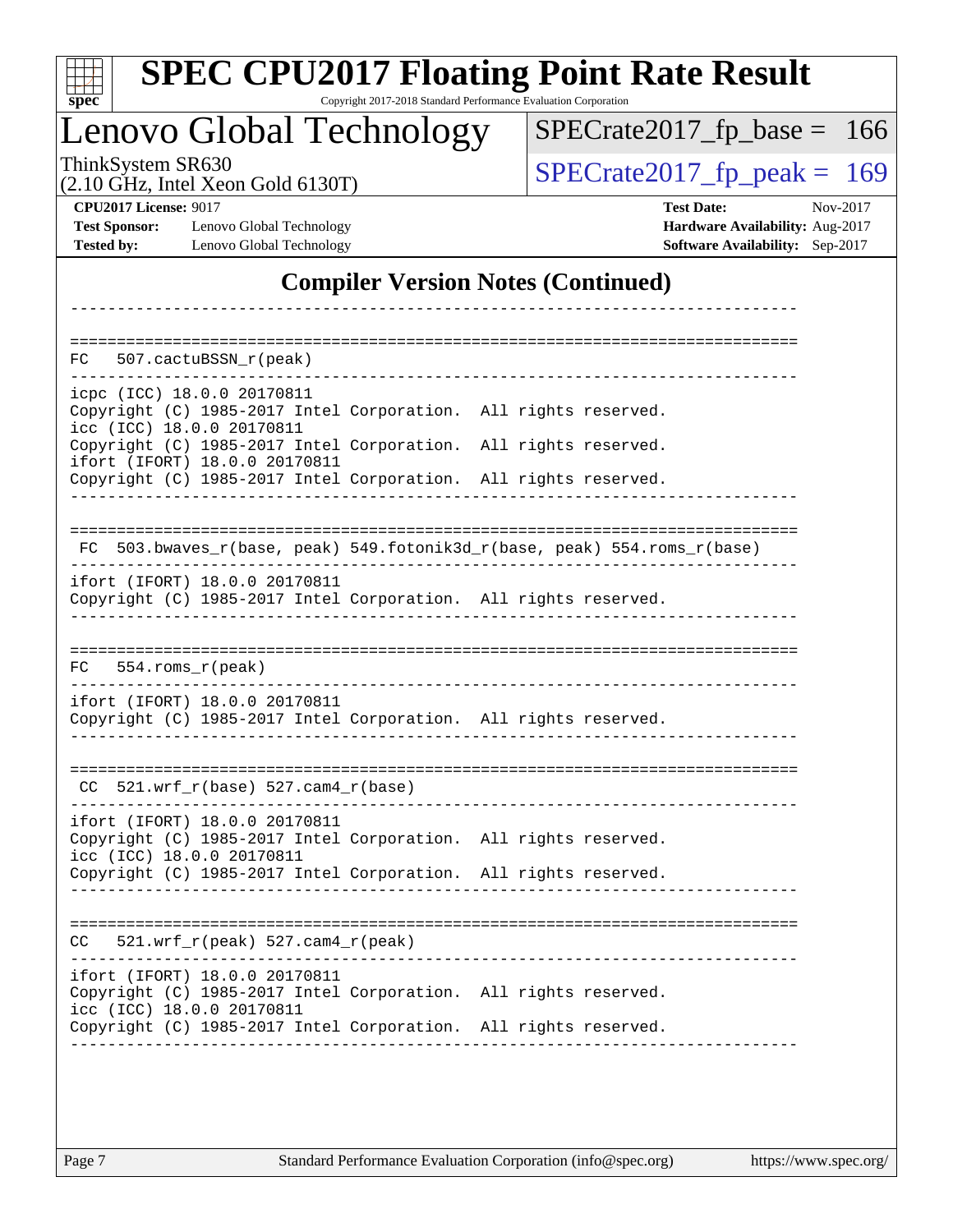

#### **[SPEC CPU2017 Floating Point Rate Result](http://www.spec.org/auto/cpu2017/Docs/result-fields.html#SPECCPU2017FloatingPointRateResult)** Copyright 2017-2018 Standard Performance Evaluation Corporation

## Lenovo Global Technology

ThinkSystem SR630<br>(2.10 GHz, Intel Xeon Gold 6130T)  $SPECTate2017$  [p\_peak = 169  $SPECTate2017_fp\_base = 166$ 

(2.10 GHz, Intel Xeon Gold 6130T)

**[Test Sponsor:](http://www.spec.org/auto/cpu2017/Docs/result-fields.html#TestSponsor)** Lenovo Global Technology **[Hardware Availability:](http://www.spec.org/auto/cpu2017/Docs/result-fields.html#HardwareAvailability)** Aug-2017 **[Tested by:](http://www.spec.org/auto/cpu2017/Docs/result-fields.html#Testedby)** Lenovo Global Technology **[Software Availability:](http://www.spec.org/auto/cpu2017/Docs/result-fields.html#SoftwareAvailability)** Sep-2017

**[CPU2017 License:](http://www.spec.org/auto/cpu2017/Docs/result-fields.html#CPU2017License)** 9017 **[Test Date:](http://www.spec.org/auto/cpu2017/Docs/result-fields.html#TestDate)** Nov-2017

### **[Base Compiler Invocation](http://www.spec.org/auto/cpu2017/Docs/result-fields.html#BaseCompilerInvocation)**

[C benchmarks](http://www.spec.org/auto/cpu2017/Docs/result-fields.html#Cbenchmarks):

[icc](http://www.spec.org/cpu2017/results/res2017q4/cpu2017-20171128-01180.flags.html#user_CCbase_intel_icc_18.0_66fc1ee009f7361af1fbd72ca7dcefbb700085f36577c54f309893dd4ec40d12360134090235512931783d35fd58c0460139e722d5067c5574d8eaf2b3e37e92)

[C++ benchmarks:](http://www.spec.org/auto/cpu2017/Docs/result-fields.html#CXXbenchmarks) [icpc](http://www.spec.org/cpu2017/results/res2017q4/cpu2017-20171128-01180.flags.html#user_CXXbase_intel_icpc_18.0_c510b6838c7f56d33e37e94d029a35b4a7bccf4766a728ee175e80a419847e808290a9b78be685c44ab727ea267ec2f070ec5dc83b407c0218cded6866a35d07)

[Fortran benchmarks](http://www.spec.org/auto/cpu2017/Docs/result-fields.html#Fortranbenchmarks): [ifort](http://www.spec.org/cpu2017/results/res2017q4/cpu2017-20171128-01180.flags.html#user_FCbase_intel_ifort_18.0_8111460550e3ca792625aed983ce982f94888b8b503583aa7ba2b8303487b4d8a21a13e7191a45c5fd58ff318f48f9492884d4413fa793fd88dd292cad7027ca)

[Benchmarks using both Fortran and C](http://www.spec.org/auto/cpu2017/Docs/result-fields.html#BenchmarksusingbothFortranandC): [ifort](http://www.spec.org/cpu2017/results/res2017q4/cpu2017-20171128-01180.flags.html#user_CC_FCbase_intel_ifort_18.0_8111460550e3ca792625aed983ce982f94888b8b503583aa7ba2b8303487b4d8a21a13e7191a45c5fd58ff318f48f9492884d4413fa793fd88dd292cad7027ca) [icc](http://www.spec.org/cpu2017/results/res2017q4/cpu2017-20171128-01180.flags.html#user_CC_FCbase_intel_icc_18.0_66fc1ee009f7361af1fbd72ca7dcefbb700085f36577c54f309893dd4ec40d12360134090235512931783d35fd58c0460139e722d5067c5574d8eaf2b3e37e92)

[Benchmarks using both C and C++:](http://www.spec.org/auto/cpu2017/Docs/result-fields.html#BenchmarksusingbothCandCXX) [icpc](http://www.spec.org/cpu2017/results/res2017q4/cpu2017-20171128-01180.flags.html#user_CC_CXXbase_intel_icpc_18.0_c510b6838c7f56d33e37e94d029a35b4a7bccf4766a728ee175e80a419847e808290a9b78be685c44ab727ea267ec2f070ec5dc83b407c0218cded6866a35d07) [icc](http://www.spec.org/cpu2017/results/res2017q4/cpu2017-20171128-01180.flags.html#user_CC_CXXbase_intel_icc_18.0_66fc1ee009f7361af1fbd72ca7dcefbb700085f36577c54f309893dd4ec40d12360134090235512931783d35fd58c0460139e722d5067c5574d8eaf2b3e37e92)

[Benchmarks using Fortran, C, and C++:](http://www.spec.org/auto/cpu2017/Docs/result-fields.html#BenchmarksusingFortranCandCXX) [icpc](http://www.spec.org/cpu2017/results/res2017q4/cpu2017-20171128-01180.flags.html#user_CC_CXX_FCbase_intel_icpc_18.0_c510b6838c7f56d33e37e94d029a35b4a7bccf4766a728ee175e80a419847e808290a9b78be685c44ab727ea267ec2f070ec5dc83b407c0218cded6866a35d07) [icc](http://www.spec.org/cpu2017/results/res2017q4/cpu2017-20171128-01180.flags.html#user_CC_CXX_FCbase_intel_icc_18.0_66fc1ee009f7361af1fbd72ca7dcefbb700085f36577c54f309893dd4ec40d12360134090235512931783d35fd58c0460139e722d5067c5574d8eaf2b3e37e92) [ifort](http://www.spec.org/cpu2017/results/res2017q4/cpu2017-20171128-01180.flags.html#user_CC_CXX_FCbase_intel_ifort_18.0_8111460550e3ca792625aed983ce982f94888b8b503583aa7ba2b8303487b4d8a21a13e7191a45c5fd58ff318f48f9492884d4413fa793fd88dd292cad7027ca)

#### **[Base Portability Flags](http://www.spec.org/auto/cpu2017/Docs/result-fields.html#BasePortabilityFlags)**

 503.bwaves\_r: [-DSPEC\\_LP64](http://www.spec.org/cpu2017/results/res2017q4/cpu2017-20171128-01180.flags.html#suite_basePORTABILITY503_bwaves_r_DSPEC_LP64) 507.cactuBSSN\_r: [-DSPEC\\_LP64](http://www.spec.org/cpu2017/results/res2017q4/cpu2017-20171128-01180.flags.html#suite_basePORTABILITY507_cactuBSSN_r_DSPEC_LP64) 508.namd\_r: [-DSPEC\\_LP64](http://www.spec.org/cpu2017/results/res2017q4/cpu2017-20171128-01180.flags.html#suite_basePORTABILITY508_namd_r_DSPEC_LP64) 510.parest\_r: [-DSPEC\\_LP64](http://www.spec.org/cpu2017/results/res2017q4/cpu2017-20171128-01180.flags.html#suite_basePORTABILITY510_parest_r_DSPEC_LP64) 511.povray\_r: [-DSPEC\\_LP64](http://www.spec.org/cpu2017/results/res2017q4/cpu2017-20171128-01180.flags.html#suite_basePORTABILITY511_povray_r_DSPEC_LP64) 519.lbm\_r: [-DSPEC\\_LP64](http://www.spec.org/cpu2017/results/res2017q4/cpu2017-20171128-01180.flags.html#suite_basePORTABILITY519_lbm_r_DSPEC_LP64) 521.wrf\_r: [-DSPEC\\_LP64](http://www.spec.org/cpu2017/results/res2017q4/cpu2017-20171128-01180.flags.html#suite_basePORTABILITY521_wrf_r_DSPEC_LP64) [-DSPEC\\_CASE\\_FLAG](http://www.spec.org/cpu2017/results/res2017q4/cpu2017-20171128-01180.flags.html#b521.wrf_r_baseCPORTABILITY_DSPEC_CASE_FLAG) [-convert big\\_endian](http://www.spec.org/cpu2017/results/res2017q4/cpu2017-20171128-01180.flags.html#user_baseFPORTABILITY521_wrf_r_convert_big_endian_c3194028bc08c63ac5d04de18c48ce6d347e4e562e8892b8bdbdc0214820426deb8554edfa529a3fb25a586e65a3d812c835984020483e7e73212c4d31a38223) 526.blender\_r: [-DSPEC\\_LP64](http://www.spec.org/cpu2017/results/res2017q4/cpu2017-20171128-01180.flags.html#suite_basePORTABILITY526_blender_r_DSPEC_LP64) [-DSPEC\\_LINUX](http://www.spec.org/cpu2017/results/res2017q4/cpu2017-20171128-01180.flags.html#b526.blender_r_baseCPORTABILITY_DSPEC_LINUX) [-funsigned-char](http://www.spec.org/cpu2017/results/res2017q4/cpu2017-20171128-01180.flags.html#user_baseCPORTABILITY526_blender_r_force_uchar_40c60f00ab013830e2dd6774aeded3ff59883ba5a1fc5fc14077f794d777847726e2a5858cbc7672e36e1b067e7e5c1d9a74f7176df07886a243d7cc18edfe67) 527.cam4\_r: [-DSPEC\\_LP64](http://www.spec.org/cpu2017/results/res2017q4/cpu2017-20171128-01180.flags.html#suite_basePORTABILITY527_cam4_r_DSPEC_LP64) [-DSPEC\\_CASE\\_FLAG](http://www.spec.org/cpu2017/results/res2017q4/cpu2017-20171128-01180.flags.html#b527.cam4_r_baseCPORTABILITY_DSPEC_CASE_FLAG) 538.imagick\_r: [-DSPEC\\_LP64](http://www.spec.org/cpu2017/results/res2017q4/cpu2017-20171128-01180.flags.html#suite_basePORTABILITY538_imagick_r_DSPEC_LP64) 544.nab\_r: [-DSPEC\\_LP64](http://www.spec.org/cpu2017/results/res2017q4/cpu2017-20171128-01180.flags.html#suite_basePORTABILITY544_nab_r_DSPEC_LP64) 549.fotonik3d\_r: [-DSPEC\\_LP64](http://www.spec.org/cpu2017/results/res2017q4/cpu2017-20171128-01180.flags.html#suite_basePORTABILITY549_fotonik3d_r_DSPEC_LP64) 554.roms\_r: [-DSPEC\\_LP64](http://www.spec.org/cpu2017/results/res2017q4/cpu2017-20171128-01180.flags.html#suite_basePORTABILITY554_roms_r_DSPEC_LP64)

### **[Base Optimization Flags](http://www.spec.org/auto/cpu2017/Docs/result-fields.html#BaseOptimizationFlags)**

[C benchmarks](http://www.spec.org/auto/cpu2017/Docs/result-fields.html#Cbenchmarks):

[-xCORE-AVX2](http://www.spec.org/cpu2017/results/res2017q4/cpu2017-20171128-01180.flags.html#user_CCbase_f-xCORE-AVX2) [-ipo](http://www.spec.org/cpu2017/results/res2017q4/cpu2017-20171128-01180.flags.html#user_CCbase_f-ipo) [-O3](http://www.spec.org/cpu2017/results/res2017q4/cpu2017-20171128-01180.flags.html#user_CCbase_f-O3) [-no-prec-div](http://www.spec.org/cpu2017/results/res2017q4/cpu2017-20171128-01180.flags.html#user_CCbase_f-no-prec-div) [-qopt-prefetch](http://www.spec.org/cpu2017/results/res2017q4/cpu2017-20171128-01180.flags.html#user_CCbase_f-qopt-prefetch) [-ffinite-math-only](http://www.spec.org/cpu2017/results/res2017q4/cpu2017-20171128-01180.flags.html#user_CCbase_f_finite_math_only_cb91587bd2077682c4b38af759c288ed7c732db004271a9512da14a4f8007909a5f1427ecbf1a0fb78ff2a814402c6114ac565ca162485bbcae155b5e4258871) [-qopt-mem-layout-trans=3](http://www.spec.org/cpu2017/results/res2017q4/cpu2017-20171128-01180.flags.html#user_CCbase_f-qopt-mem-layout-trans_de80db37974c74b1f0e20d883f0b675c88c3b01e9d123adea9b28688d64333345fb62bc4a798493513fdb68f60282f9a726aa07f478b2f7113531aecce732043)

[C++ benchmarks:](http://www.spec.org/auto/cpu2017/Docs/result-fields.html#CXXbenchmarks) [-xCORE-AVX2](http://www.spec.org/cpu2017/results/res2017q4/cpu2017-20171128-01180.flags.html#user_CXXbase_f-xCORE-AVX2) [-ipo](http://www.spec.org/cpu2017/results/res2017q4/cpu2017-20171128-01180.flags.html#user_CXXbase_f-ipo) [-O3](http://www.spec.org/cpu2017/results/res2017q4/cpu2017-20171128-01180.flags.html#user_CXXbase_f-O3) [-no-prec-div](http://www.spec.org/cpu2017/results/res2017q4/cpu2017-20171128-01180.flags.html#user_CXXbase_f-no-prec-div) [-qopt-prefetch](http://www.spec.org/cpu2017/results/res2017q4/cpu2017-20171128-01180.flags.html#user_CXXbase_f-qopt-prefetch) [-ffinite-math-only](http://www.spec.org/cpu2017/results/res2017q4/cpu2017-20171128-01180.flags.html#user_CXXbase_f_finite_math_only_cb91587bd2077682c4b38af759c288ed7c732db004271a9512da14a4f8007909a5f1427ecbf1a0fb78ff2a814402c6114ac565ca162485bbcae155b5e4258871)

**(Continued on next page)**

| age 8 |  |
|-------|--|
|-------|--|

Page 8 Standard Performance Evaluation Corporation [\(info@spec.org\)](mailto:info@spec.org) <https://www.spec.org/>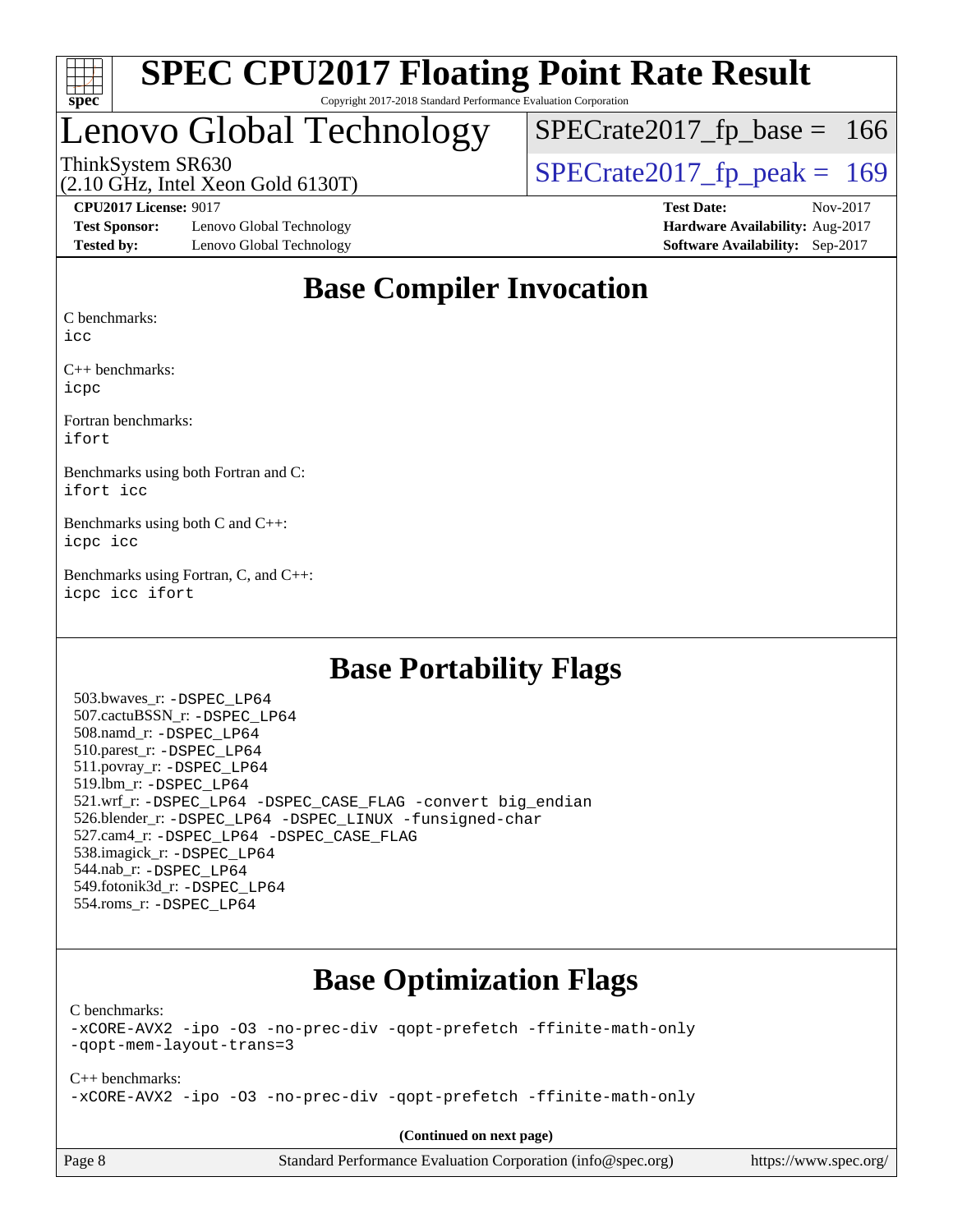

Copyright 2017-2018 Standard Performance Evaluation Corporation

## Lenovo Global Technology

ThinkSystem SR630<br>(2.10 GHz, Intel Xeon Gold 6130T)  $SPECTate2017$  [p\_peak = 169

 $SPECTate2017_fp\_base = 166$ 

(2.10 GHz, Intel Xeon Gold 6130T)

**[Test Sponsor:](http://www.spec.org/auto/cpu2017/Docs/result-fields.html#TestSponsor)** Lenovo Global Technology **[Hardware Availability:](http://www.spec.org/auto/cpu2017/Docs/result-fields.html#HardwareAvailability)** Aug-2017 **[Tested by:](http://www.spec.org/auto/cpu2017/Docs/result-fields.html#Testedby)** Lenovo Global Technology **[Software Availability:](http://www.spec.org/auto/cpu2017/Docs/result-fields.html#SoftwareAvailability)** Sep-2017

**[CPU2017 License:](http://www.spec.org/auto/cpu2017/Docs/result-fields.html#CPU2017License)** 9017 **[Test Date:](http://www.spec.org/auto/cpu2017/Docs/result-fields.html#TestDate)** Nov-2017

## **[Base Optimization Flags \(Continued\)](http://www.spec.org/auto/cpu2017/Docs/result-fields.html#BaseOptimizationFlags)**

[C++ benchmarks](http://www.spec.org/auto/cpu2017/Docs/result-fields.html#CXXbenchmarks) (continued):

[-qopt-mem-layout-trans=3](http://www.spec.org/cpu2017/results/res2017q4/cpu2017-20171128-01180.flags.html#user_CXXbase_f-qopt-mem-layout-trans_de80db37974c74b1f0e20d883f0b675c88c3b01e9d123adea9b28688d64333345fb62bc4a798493513fdb68f60282f9a726aa07f478b2f7113531aecce732043)

[Fortran benchmarks](http://www.spec.org/auto/cpu2017/Docs/result-fields.html#Fortranbenchmarks):

[-xCORE-AVX2](http://www.spec.org/cpu2017/results/res2017q4/cpu2017-20171128-01180.flags.html#user_FCbase_f-xCORE-AVX2) [-ipo](http://www.spec.org/cpu2017/results/res2017q4/cpu2017-20171128-01180.flags.html#user_FCbase_f-ipo) [-O3](http://www.spec.org/cpu2017/results/res2017q4/cpu2017-20171128-01180.flags.html#user_FCbase_f-O3) [-no-prec-div](http://www.spec.org/cpu2017/results/res2017q4/cpu2017-20171128-01180.flags.html#user_FCbase_f-no-prec-div) [-qopt-prefetch](http://www.spec.org/cpu2017/results/res2017q4/cpu2017-20171128-01180.flags.html#user_FCbase_f-qopt-prefetch) [-ffinite-math-only](http://www.spec.org/cpu2017/results/res2017q4/cpu2017-20171128-01180.flags.html#user_FCbase_f_finite_math_only_cb91587bd2077682c4b38af759c288ed7c732db004271a9512da14a4f8007909a5f1427ecbf1a0fb78ff2a814402c6114ac565ca162485bbcae155b5e4258871) [-qopt-mem-layout-trans=3](http://www.spec.org/cpu2017/results/res2017q4/cpu2017-20171128-01180.flags.html#user_FCbase_f-qopt-mem-layout-trans_de80db37974c74b1f0e20d883f0b675c88c3b01e9d123adea9b28688d64333345fb62bc4a798493513fdb68f60282f9a726aa07f478b2f7113531aecce732043) [-nostandard-realloc-lhs](http://www.spec.org/cpu2017/results/res2017q4/cpu2017-20171128-01180.flags.html#user_FCbase_f_2003_std_realloc_82b4557e90729c0f113870c07e44d33d6f5a304b4f63d4c15d2d0f1fab99f5daaed73bdb9275d9ae411527f28b936061aa8b9c8f2d63842963b95c9dd6426b8a) [-align array32byte](http://www.spec.org/cpu2017/results/res2017q4/cpu2017-20171128-01180.flags.html#user_FCbase_align_array32byte_b982fe038af199962ba9a80c053b8342c548c85b40b8e86eb3cc33dee0d7986a4af373ac2d51c3f7cf710a18d62fdce2948f201cd044323541f22fc0fffc51b6)

[Benchmarks using both Fortran and C](http://www.spec.org/auto/cpu2017/Docs/result-fields.html#BenchmarksusingbothFortranandC):

[-xCORE-AVX2](http://www.spec.org/cpu2017/results/res2017q4/cpu2017-20171128-01180.flags.html#user_CC_FCbase_f-xCORE-AVX2) [-ipo](http://www.spec.org/cpu2017/results/res2017q4/cpu2017-20171128-01180.flags.html#user_CC_FCbase_f-ipo) [-O3](http://www.spec.org/cpu2017/results/res2017q4/cpu2017-20171128-01180.flags.html#user_CC_FCbase_f-O3) [-no-prec-div](http://www.spec.org/cpu2017/results/res2017q4/cpu2017-20171128-01180.flags.html#user_CC_FCbase_f-no-prec-div) [-qopt-prefetch](http://www.spec.org/cpu2017/results/res2017q4/cpu2017-20171128-01180.flags.html#user_CC_FCbase_f-qopt-prefetch) [-ffinite-math-only](http://www.spec.org/cpu2017/results/res2017q4/cpu2017-20171128-01180.flags.html#user_CC_FCbase_f_finite_math_only_cb91587bd2077682c4b38af759c288ed7c732db004271a9512da14a4f8007909a5f1427ecbf1a0fb78ff2a814402c6114ac565ca162485bbcae155b5e4258871) [-qopt-mem-layout-trans=3](http://www.spec.org/cpu2017/results/res2017q4/cpu2017-20171128-01180.flags.html#user_CC_FCbase_f-qopt-mem-layout-trans_de80db37974c74b1f0e20d883f0b675c88c3b01e9d123adea9b28688d64333345fb62bc4a798493513fdb68f60282f9a726aa07f478b2f7113531aecce732043) [-nostandard-realloc-lhs](http://www.spec.org/cpu2017/results/res2017q4/cpu2017-20171128-01180.flags.html#user_CC_FCbase_f_2003_std_realloc_82b4557e90729c0f113870c07e44d33d6f5a304b4f63d4c15d2d0f1fab99f5daaed73bdb9275d9ae411527f28b936061aa8b9c8f2d63842963b95c9dd6426b8a) [-align array32byte](http://www.spec.org/cpu2017/results/res2017q4/cpu2017-20171128-01180.flags.html#user_CC_FCbase_align_array32byte_b982fe038af199962ba9a80c053b8342c548c85b40b8e86eb3cc33dee0d7986a4af373ac2d51c3f7cf710a18d62fdce2948f201cd044323541f22fc0fffc51b6)

[Benchmarks using both C and C++](http://www.spec.org/auto/cpu2017/Docs/result-fields.html#BenchmarksusingbothCandCXX):

[-xCORE-AVX2](http://www.spec.org/cpu2017/results/res2017q4/cpu2017-20171128-01180.flags.html#user_CC_CXXbase_f-xCORE-AVX2) [-ipo](http://www.spec.org/cpu2017/results/res2017q4/cpu2017-20171128-01180.flags.html#user_CC_CXXbase_f-ipo) [-O3](http://www.spec.org/cpu2017/results/res2017q4/cpu2017-20171128-01180.flags.html#user_CC_CXXbase_f-O3) [-no-prec-div](http://www.spec.org/cpu2017/results/res2017q4/cpu2017-20171128-01180.flags.html#user_CC_CXXbase_f-no-prec-div) [-qopt-prefetch](http://www.spec.org/cpu2017/results/res2017q4/cpu2017-20171128-01180.flags.html#user_CC_CXXbase_f-qopt-prefetch) [-ffinite-math-only](http://www.spec.org/cpu2017/results/res2017q4/cpu2017-20171128-01180.flags.html#user_CC_CXXbase_f_finite_math_only_cb91587bd2077682c4b38af759c288ed7c732db004271a9512da14a4f8007909a5f1427ecbf1a0fb78ff2a814402c6114ac565ca162485bbcae155b5e4258871) [-qopt-mem-layout-trans=3](http://www.spec.org/cpu2017/results/res2017q4/cpu2017-20171128-01180.flags.html#user_CC_CXXbase_f-qopt-mem-layout-trans_de80db37974c74b1f0e20d883f0b675c88c3b01e9d123adea9b28688d64333345fb62bc4a798493513fdb68f60282f9a726aa07f478b2f7113531aecce732043)

[Benchmarks using Fortran, C, and C++:](http://www.spec.org/auto/cpu2017/Docs/result-fields.html#BenchmarksusingFortranCandCXX)

[-xCORE-AVX2](http://www.spec.org/cpu2017/results/res2017q4/cpu2017-20171128-01180.flags.html#user_CC_CXX_FCbase_f-xCORE-AVX2) [-ipo](http://www.spec.org/cpu2017/results/res2017q4/cpu2017-20171128-01180.flags.html#user_CC_CXX_FCbase_f-ipo) [-O3](http://www.spec.org/cpu2017/results/res2017q4/cpu2017-20171128-01180.flags.html#user_CC_CXX_FCbase_f-O3) [-no-prec-div](http://www.spec.org/cpu2017/results/res2017q4/cpu2017-20171128-01180.flags.html#user_CC_CXX_FCbase_f-no-prec-div) [-qopt-prefetch](http://www.spec.org/cpu2017/results/res2017q4/cpu2017-20171128-01180.flags.html#user_CC_CXX_FCbase_f-qopt-prefetch) [-ffinite-math-only](http://www.spec.org/cpu2017/results/res2017q4/cpu2017-20171128-01180.flags.html#user_CC_CXX_FCbase_f_finite_math_only_cb91587bd2077682c4b38af759c288ed7c732db004271a9512da14a4f8007909a5f1427ecbf1a0fb78ff2a814402c6114ac565ca162485bbcae155b5e4258871) [-qopt-mem-layout-trans=3](http://www.spec.org/cpu2017/results/res2017q4/cpu2017-20171128-01180.flags.html#user_CC_CXX_FCbase_f-qopt-mem-layout-trans_de80db37974c74b1f0e20d883f0b675c88c3b01e9d123adea9b28688d64333345fb62bc4a798493513fdb68f60282f9a726aa07f478b2f7113531aecce732043) [-nostandard-realloc-lhs](http://www.spec.org/cpu2017/results/res2017q4/cpu2017-20171128-01180.flags.html#user_CC_CXX_FCbase_f_2003_std_realloc_82b4557e90729c0f113870c07e44d33d6f5a304b4f63d4c15d2d0f1fab99f5daaed73bdb9275d9ae411527f28b936061aa8b9c8f2d63842963b95c9dd6426b8a) [-align array32byte](http://www.spec.org/cpu2017/results/res2017q4/cpu2017-20171128-01180.flags.html#user_CC_CXX_FCbase_align_array32byte_b982fe038af199962ba9a80c053b8342c548c85b40b8e86eb3cc33dee0d7986a4af373ac2d51c3f7cf710a18d62fdce2948f201cd044323541f22fc0fffc51b6)

### **[Base Other Flags](http://www.spec.org/auto/cpu2017/Docs/result-fields.html#BaseOtherFlags)**

[C benchmarks](http://www.spec.org/auto/cpu2017/Docs/result-fields.html#Cbenchmarks):  $-m64 - std= c11$  $-m64 - std= c11$ [C++ benchmarks:](http://www.spec.org/auto/cpu2017/Docs/result-fields.html#CXXbenchmarks) [-m64](http://www.spec.org/cpu2017/results/res2017q4/cpu2017-20171128-01180.flags.html#user_CXXbase_intel_intel64_18.0_af43caccfc8ded86e7699f2159af6efc7655f51387b94da716254467f3c01020a5059329e2569e4053f409e7c9202a7efc638f7a6d1ffb3f52dea4a3e31d82ab) [Fortran benchmarks](http://www.spec.org/auto/cpu2017/Docs/result-fields.html#Fortranbenchmarks):  $-m64$ [Benchmarks using both Fortran and C](http://www.spec.org/auto/cpu2017/Docs/result-fields.html#BenchmarksusingbothFortranandC):  $-m64 - std = c11$  $-m64 - std = c11$ [Benchmarks using both C and C++](http://www.spec.org/auto/cpu2017/Docs/result-fields.html#BenchmarksusingbothCandCXX):  $-m64 - std= c11$  $-m64 - std= c11$ [Benchmarks using Fortran, C, and C++:](http://www.spec.org/auto/cpu2017/Docs/result-fields.html#BenchmarksusingFortranCandCXX)  $-m64 - std= c11$  $-m64 - std= c11$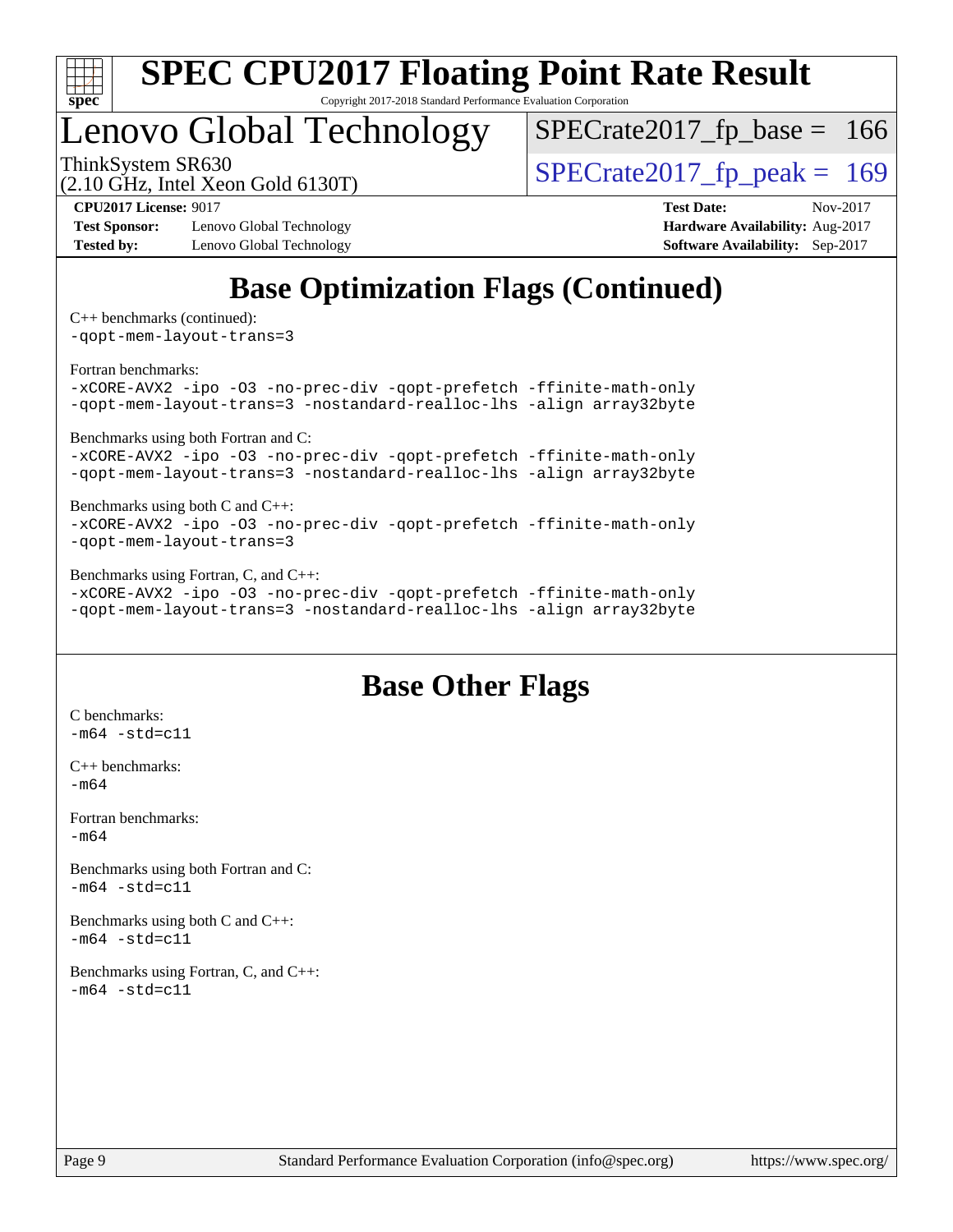

#### **[SPEC CPU2017 Floating Point Rate Result](http://www.spec.org/auto/cpu2017/Docs/result-fields.html#SPECCPU2017FloatingPointRateResult)** Copyright 2017-2018 Standard Performance Evaluation Corporation

## Lenovo Global Technology

ThinkSystem SR630<br>(2.10 GHz, Intel Xeon Gold 6130T)  $SPECTate2017$  [p\_peak = 169  $SPECTate2017_fp\_base = 166$ 

(2.10 GHz, Intel Xeon Gold 6130T)

**[Test Sponsor:](http://www.spec.org/auto/cpu2017/Docs/result-fields.html#TestSponsor)** Lenovo Global Technology **[Hardware Availability:](http://www.spec.org/auto/cpu2017/Docs/result-fields.html#HardwareAvailability)** Aug-2017 **[Tested by:](http://www.spec.org/auto/cpu2017/Docs/result-fields.html#Testedby)** Lenovo Global Technology **[Software Availability:](http://www.spec.org/auto/cpu2017/Docs/result-fields.html#SoftwareAvailability)** Sep-2017

**[CPU2017 License:](http://www.spec.org/auto/cpu2017/Docs/result-fields.html#CPU2017License)** 9017 **[Test Date:](http://www.spec.org/auto/cpu2017/Docs/result-fields.html#TestDate)** Nov-2017

### **[Peak Compiler Invocation](http://www.spec.org/auto/cpu2017/Docs/result-fields.html#PeakCompilerInvocation)**

[C benchmarks:](http://www.spec.org/auto/cpu2017/Docs/result-fields.html#Cbenchmarks)

[icc](http://www.spec.org/cpu2017/results/res2017q4/cpu2017-20171128-01180.flags.html#user_CCpeak_intel_icc_18.0_66fc1ee009f7361af1fbd72ca7dcefbb700085f36577c54f309893dd4ec40d12360134090235512931783d35fd58c0460139e722d5067c5574d8eaf2b3e37e92)

[C++ benchmarks](http://www.spec.org/auto/cpu2017/Docs/result-fields.html#CXXbenchmarks): [icpc](http://www.spec.org/cpu2017/results/res2017q4/cpu2017-20171128-01180.flags.html#user_CXXpeak_intel_icpc_18.0_c510b6838c7f56d33e37e94d029a35b4a7bccf4766a728ee175e80a419847e808290a9b78be685c44ab727ea267ec2f070ec5dc83b407c0218cded6866a35d07)

[Fortran benchmarks:](http://www.spec.org/auto/cpu2017/Docs/result-fields.html#Fortranbenchmarks) [ifort](http://www.spec.org/cpu2017/results/res2017q4/cpu2017-20171128-01180.flags.html#user_FCpeak_intel_ifort_18.0_8111460550e3ca792625aed983ce982f94888b8b503583aa7ba2b8303487b4d8a21a13e7191a45c5fd58ff318f48f9492884d4413fa793fd88dd292cad7027ca)

[Benchmarks using both Fortran and C:](http://www.spec.org/auto/cpu2017/Docs/result-fields.html#BenchmarksusingbothFortranandC) [ifort](http://www.spec.org/cpu2017/results/res2017q4/cpu2017-20171128-01180.flags.html#user_CC_FCpeak_intel_ifort_18.0_8111460550e3ca792625aed983ce982f94888b8b503583aa7ba2b8303487b4d8a21a13e7191a45c5fd58ff318f48f9492884d4413fa793fd88dd292cad7027ca) [icc](http://www.spec.org/cpu2017/results/res2017q4/cpu2017-20171128-01180.flags.html#user_CC_FCpeak_intel_icc_18.0_66fc1ee009f7361af1fbd72ca7dcefbb700085f36577c54f309893dd4ec40d12360134090235512931783d35fd58c0460139e722d5067c5574d8eaf2b3e37e92)

[Benchmarks using both C and C++](http://www.spec.org/auto/cpu2017/Docs/result-fields.html#BenchmarksusingbothCandCXX): [icpc](http://www.spec.org/cpu2017/results/res2017q4/cpu2017-20171128-01180.flags.html#user_CC_CXXpeak_intel_icpc_18.0_c510b6838c7f56d33e37e94d029a35b4a7bccf4766a728ee175e80a419847e808290a9b78be685c44ab727ea267ec2f070ec5dc83b407c0218cded6866a35d07) [icc](http://www.spec.org/cpu2017/results/res2017q4/cpu2017-20171128-01180.flags.html#user_CC_CXXpeak_intel_icc_18.0_66fc1ee009f7361af1fbd72ca7dcefbb700085f36577c54f309893dd4ec40d12360134090235512931783d35fd58c0460139e722d5067c5574d8eaf2b3e37e92)

[Benchmarks using Fortran, C, and C++:](http://www.spec.org/auto/cpu2017/Docs/result-fields.html#BenchmarksusingFortranCandCXX) [icpc](http://www.spec.org/cpu2017/results/res2017q4/cpu2017-20171128-01180.flags.html#user_CC_CXX_FCpeak_intel_icpc_18.0_c510b6838c7f56d33e37e94d029a35b4a7bccf4766a728ee175e80a419847e808290a9b78be685c44ab727ea267ec2f070ec5dc83b407c0218cded6866a35d07) [icc](http://www.spec.org/cpu2017/results/res2017q4/cpu2017-20171128-01180.flags.html#user_CC_CXX_FCpeak_intel_icc_18.0_66fc1ee009f7361af1fbd72ca7dcefbb700085f36577c54f309893dd4ec40d12360134090235512931783d35fd58c0460139e722d5067c5574d8eaf2b3e37e92) [ifort](http://www.spec.org/cpu2017/results/res2017q4/cpu2017-20171128-01180.flags.html#user_CC_CXX_FCpeak_intel_ifort_18.0_8111460550e3ca792625aed983ce982f94888b8b503583aa7ba2b8303487b4d8a21a13e7191a45c5fd58ff318f48f9492884d4413fa793fd88dd292cad7027ca)

### **[Peak Portability Flags](http://www.spec.org/auto/cpu2017/Docs/result-fields.html#PeakPortabilityFlags)**

Same as Base Portability Flags

### **[Peak Optimization Flags](http://www.spec.org/auto/cpu2017/Docs/result-fields.html#PeakOptimizationFlags)**

[C benchmarks](http://www.spec.org/auto/cpu2017/Docs/result-fields.html#Cbenchmarks):

 519.lbm\_r: [-prof-gen](http://www.spec.org/cpu2017/results/res2017q4/cpu2017-20171128-01180.flags.html#user_peakPASS1_CFLAGSPASS1_LDFLAGS519_lbm_r_prof_gen_5aa4926d6013ddb2a31985c654b3eb18169fc0c6952a63635c234f711e6e63dd76e94ad52365559451ec499a2cdb89e4dc58ba4c67ef54ca681ffbe1461d6b36)(pass 1) [-prof-use](http://www.spec.org/cpu2017/results/res2017q4/cpu2017-20171128-01180.flags.html#user_peakPASS2_CFLAGSPASS2_LDFLAGS519_lbm_r_prof_use_1a21ceae95f36a2b53c25747139a6c16ca95bd9def2a207b4f0849963b97e94f5260e30a0c64f4bb623698870e679ca08317ef8150905d41bd88c6f78df73f19)(pass 2) [-ipo](http://www.spec.org/cpu2017/results/res2017q4/cpu2017-20171128-01180.flags.html#user_peakPASS1_COPTIMIZEPASS2_COPTIMIZE519_lbm_r_f-ipo) [-xCORE-AVX2](http://www.spec.org/cpu2017/results/res2017q4/cpu2017-20171128-01180.flags.html#user_peakPASS2_COPTIMIZE519_lbm_r_f-xCORE-AVX2) [-O3](http://www.spec.org/cpu2017/results/res2017q4/cpu2017-20171128-01180.flags.html#user_peakPASS1_COPTIMIZEPASS2_COPTIMIZE519_lbm_r_f-O3) [-no-prec-div](http://www.spec.org/cpu2017/results/res2017q4/cpu2017-20171128-01180.flags.html#user_peakPASS1_COPTIMIZEPASS2_COPTIMIZE519_lbm_r_f-no-prec-div) [-qopt-prefetch](http://www.spec.org/cpu2017/results/res2017q4/cpu2017-20171128-01180.flags.html#user_peakPASS1_COPTIMIZEPASS2_COPTIMIZE519_lbm_r_f-qopt-prefetch) [-ffinite-math-only](http://www.spec.org/cpu2017/results/res2017q4/cpu2017-20171128-01180.flags.html#user_peakPASS1_COPTIMIZEPASS2_COPTIMIZE519_lbm_r_f_finite_math_only_cb91587bd2077682c4b38af759c288ed7c732db004271a9512da14a4f8007909a5f1427ecbf1a0fb78ff2a814402c6114ac565ca162485bbcae155b5e4258871) [-qopt-mem-layout-trans=3](http://www.spec.org/cpu2017/results/res2017q4/cpu2017-20171128-01180.flags.html#user_peakPASS1_COPTIMIZEPASS2_COPTIMIZE519_lbm_r_f-qopt-mem-layout-trans_de80db37974c74b1f0e20d883f0b675c88c3b01e9d123adea9b28688d64333345fb62bc4a798493513fdb68f60282f9a726aa07f478b2f7113531aecce732043) 538.imagick\_r: [-xCORE-AVX2](http://www.spec.org/cpu2017/results/res2017q4/cpu2017-20171128-01180.flags.html#user_peakCOPTIMIZE538_imagick_r_f-xCORE-AVX2) [-ipo](http://www.spec.org/cpu2017/results/res2017q4/cpu2017-20171128-01180.flags.html#user_peakCOPTIMIZE538_imagick_r_f-ipo) [-O3](http://www.spec.org/cpu2017/results/res2017q4/cpu2017-20171128-01180.flags.html#user_peakCOPTIMIZE538_imagick_r_f-O3) [-no-prec-div](http://www.spec.org/cpu2017/results/res2017q4/cpu2017-20171128-01180.flags.html#user_peakCOPTIMIZE538_imagick_r_f-no-prec-div) [-qopt-prefetch](http://www.spec.org/cpu2017/results/res2017q4/cpu2017-20171128-01180.flags.html#user_peakCOPTIMIZE538_imagick_r_f-qopt-prefetch) [-ffinite-math-only](http://www.spec.org/cpu2017/results/res2017q4/cpu2017-20171128-01180.flags.html#user_peakCOPTIMIZE538_imagick_r_f_finite_math_only_cb91587bd2077682c4b38af759c288ed7c732db004271a9512da14a4f8007909a5f1427ecbf1a0fb78ff2a814402c6114ac565ca162485bbcae155b5e4258871) [-qopt-mem-layout-trans=3](http://www.spec.org/cpu2017/results/res2017q4/cpu2017-20171128-01180.flags.html#user_peakCOPTIMIZE538_imagick_r_f-qopt-mem-layout-trans_de80db37974c74b1f0e20d883f0b675c88c3b01e9d123adea9b28688d64333345fb62bc4a798493513fdb68f60282f9a726aa07f478b2f7113531aecce732043) 544.nab\_r: Same as 519.lbm\_r [C++ benchmarks:](http://www.spec.org/auto/cpu2017/Docs/result-fields.html#CXXbenchmarks) [-prof-gen](http://www.spec.org/cpu2017/results/res2017q4/cpu2017-20171128-01180.flags.html#user_CXXpeak_prof_gen_5aa4926d6013ddb2a31985c654b3eb18169fc0c6952a63635c234f711e6e63dd76e94ad52365559451ec499a2cdb89e4dc58ba4c67ef54ca681ffbe1461d6b36)(pass 1) [-prof-use](http://www.spec.org/cpu2017/results/res2017q4/cpu2017-20171128-01180.flags.html#user_CXXpeak_prof_use_1a21ceae95f36a2b53c25747139a6c16ca95bd9def2a207b4f0849963b97e94f5260e30a0c64f4bb623698870e679ca08317ef8150905d41bd88c6f78df73f19)(pass 2) [-ipo](http://www.spec.org/cpu2017/results/res2017q4/cpu2017-20171128-01180.flags.html#user_CXXpeak_f-ipo) [-xCORE-AVX2](http://www.spec.org/cpu2017/results/res2017q4/cpu2017-20171128-01180.flags.html#user_CXXpeak_f-xCORE-AVX2) [-O3](http://www.spec.org/cpu2017/results/res2017q4/cpu2017-20171128-01180.flags.html#user_CXXpeak_f-O3) [-no-prec-div](http://www.spec.org/cpu2017/results/res2017q4/cpu2017-20171128-01180.flags.html#user_CXXpeak_f-no-prec-div) [-qopt-prefetch](http://www.spec.org/cpu2017/results/res2017q4/cpu2017-20171128-01180.flags.html#user_CXXpeak_f-qopt-prefetch) [-ffinite-math-only](http://www.spec.org/cpu2017/results/res2017q4/cpu2017-20171128-01180.flags.html#user_CXXpeak_f_finite_math_only_cb91587bd2077682c4b38af759c288ed7c732db004271a9512da14a4f8007909a5f1427ecbf1a0fb78ff2a814402c6114ac565ca162485bbcae155b5e4258871) [-qopt-mem-layout-trans=3](http://www.spec.org/cpu2017/results/res2017q4/cpu2017-20171128-01180.flags.html#user_CXXpeak_f-qopt-mem-layout-trans_de80db37974c74b1f0e20d883f0b675c88c3b01e9d123adea9b28688d64333345fb62bc4a798493513fdb68f60282f9a726aa07f478b2f7113531aecce732043) [Fortran benchmarks](http://www.spec.org/auto/cpu2017/Docs/result-fields.html#Fortranbenchmarks): **(Continued on next page)**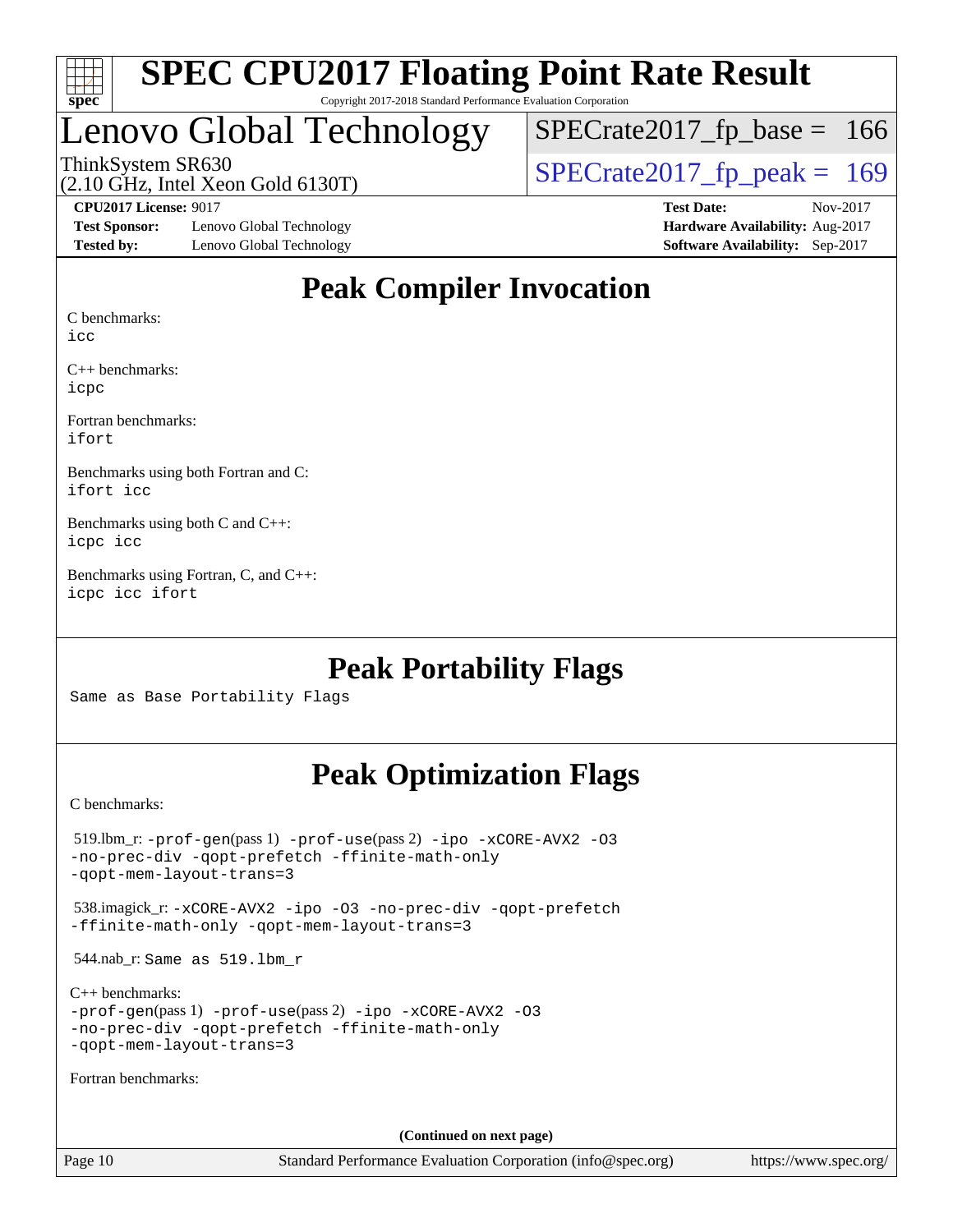

Copyright 2017-2018 Standard Performance Evaluation Corporation

# Lenovo Global Technology

ThinkSystem SR630<br>  $(2.10 \text{ GHz})$  Intel Xeon Gold 6130T) [SPECrate2017\\_fp\\_base =](http://www.spec.org/auto/cpu2017/Docs/result-fields.html#SPECrate2017fpbase) 166

(2.10 GHz, Intel Xeon Gold 6130T)

**[Test Sponsor:](http://www.spec.org/auto/cpu2017/Docs/result-fields.html#TestSponsor)** Lenovo Global Technology **[Hardware Availability:](http://www.spec.org/auto/cpu2017/Docs/result-fields.html#HardwareAvailability)** Aug-2017 **[Tested by:](http://www.spec.org/auto/cpu2017/Docs/result-fields.html#Testedby)** Lenovo Global Technology **[Software Availability:](http://www.spec.org/auto/cpu2017/Docs/result-fields.html#SoftwareAvailability)** Sep-2017

**[CPU2017 License:](http://www.spec.org/auto/cpu2017/Docs/result-fields.html#CPU2017License)** 9017 **[Test Date:](http://www.spec.org/auto/cpu2017/Docs/result-fields.html#TestDate)** Nov-2017

## **[Peak Optimization Flags \(Continued\)](http://www.spec.org/auto/cpu2017/Docs/result-fields.html#PeakOptimizationFlags)**

| 503.bwaves_r: -xCORE-AVX2 -ipo -03 -no-prec-div -qopt-prefetch<br>-ffinite-math-only -qopt-mem-layout-trans=3<br>-nostandard-realloc-lhs -align array32byte                                                                |
|----------------------------------------------------------------------------------------------------------------------------------------------------------------------------------------------------------------------------|
| 549.fotonik3d_r: Same as 503.bwaves_r                                                                                                                                                                                      |
| 554.roms_r:-prof-gen(pass 1) -prof-use(pass 2) -ipo -xCORE-AVX2 -03<br>-no-prec-div -qopt-prefetch -ffinite-math-only<br>-qopt-mem-layout-trans=3 -nostandard-realloc-lhs<br>-align array32byte                            |
| Benchmarks using both Fortran and C:<br>-prof-gen(pass 1) -prof-use(pass 2) -ipo -xCORE-AVX2 -03<br>-no-prec-div -qopt-prefetch -ffinite-math-only<br>-qopt-mem-layout-trans=3 -nostandard-realloc-lhs -align array32byte  |
| Benchmarks using both C and C++:<br>-prof-gen(pass 1) -prof-use(pass 2) -ipo -xCORE-AVX2 -03<br>-no-prec-div -qopt-prefetch -ffinite-math-only<br>-qopt-mem-layout-trans=3                                                 |
| Benchmarks using Fortran, C, and C++:<br>-prof-gen(pass 1) -prof-use(pass 2) -ipo -xCORE-AVX2 -03<br>-no-prec-div -qopt-prefetch -ffinite-math-only<br>-qopt-mem-layout-trans=3 -nostandard-realloc-lhs -align array32byte |
|                                                                                                                                                                                                                            |
| <b>Peak Other Flags</b>                                                                                                                                                                                                    |
| C benchmarks:<br>$-m64 - std= c11$                                                                                                                                                                                         |
| $C++$ benchmarks:<br>$-m64$                                                                                                                                                                                                |
| Fortran benchmarks:<br>$-m64$                                                                                                                                                                                              |
| Benchmarks using both Fortran and C:<br>m64 -std=c11-                                                                                                                                                                      |
| Benchmarks using both C and C++:<br>$-m64 - std = c11$                                                                                                                                                                     |
| (Continued on next page)                                                                                                                                                                                                   |

<https://www.spec.org/>